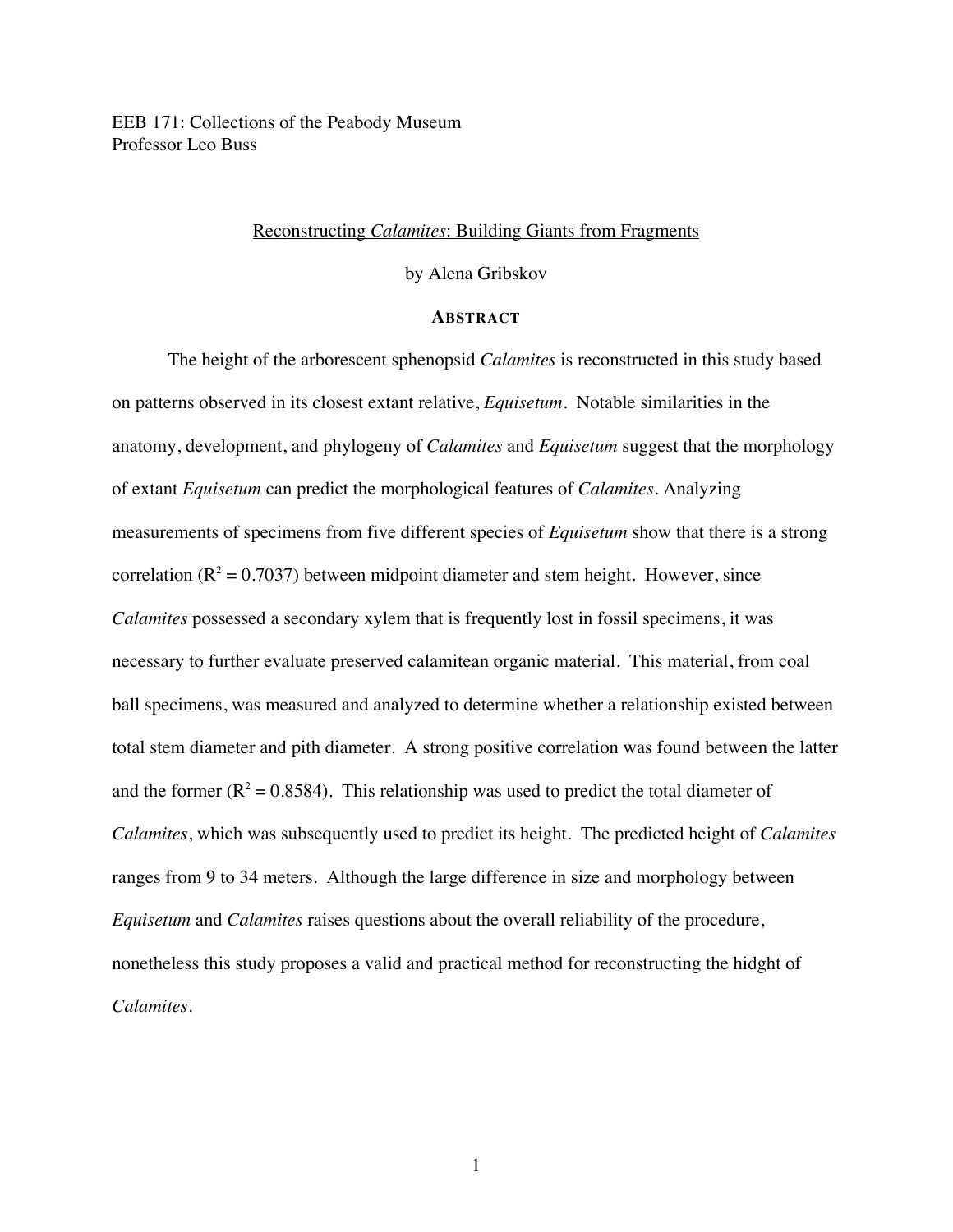#### **INTRODUCTION**

The complex wetland communities of the Carboniferous Period, approximately 290-260 million years ago, were the first truly structurally modern ecosystems and are some of the best understood in paleobotany (Greb, *et al.*, 2006). The economic importance of coal has led to an abundance of information about the flora of the Pennsylvanian coal-forming period of the Upper Carboniferous (Greb *et al.*, 2006). Yet despite a plethora of fossil specimens, understanding the plants they represent remains a complicated process. A prime example is *Calamites*, an arborescent sphenopsid prevalent during the Carboniferous Period that has fascinated scientists from the advent of paleobotany in the late eighteenth century (Eggert, 1962). Most fossil specimens are incomplete, due to fragmentation both through natural processes during their lives and during decomposition, and it is impossible for scientists to observe the plant in its original environment (Daviero and Lecoustre, 2000); thus, the accumulation of knowledge is necessarily a slow process contingent on discoveries of more complete specimens. The discovery of new fossil exposures and better-preserved specimens allow the refinement of previous inferences. The cylindrical pith casts of *Calamites*, for example, were originally thought to be representations of the outer surfaces of the stems (Janssen, 1939). It is now recognized that the pith casts were formed as sediment filled the central cavity and solidified before the more resistant xylem tissues decomposed, and reflect only the internal morphology of *Calamites* (Taylor and Taylor, 1993).

Fossil remains of *Calamites*, the primary resource in studying this extinct horsetail, are preserved in a variety of manners. Today, the term *Calamites* is used to refer to an array of preservation modes, including "impressions, compressions, and pith casts of the external surface of stems or of the central canal or pith" (Taylor and Taylor, 1993, p.320). As is the case of most plant fossils deposited during the Carboniferous, *Calamites* fossils were formed from organic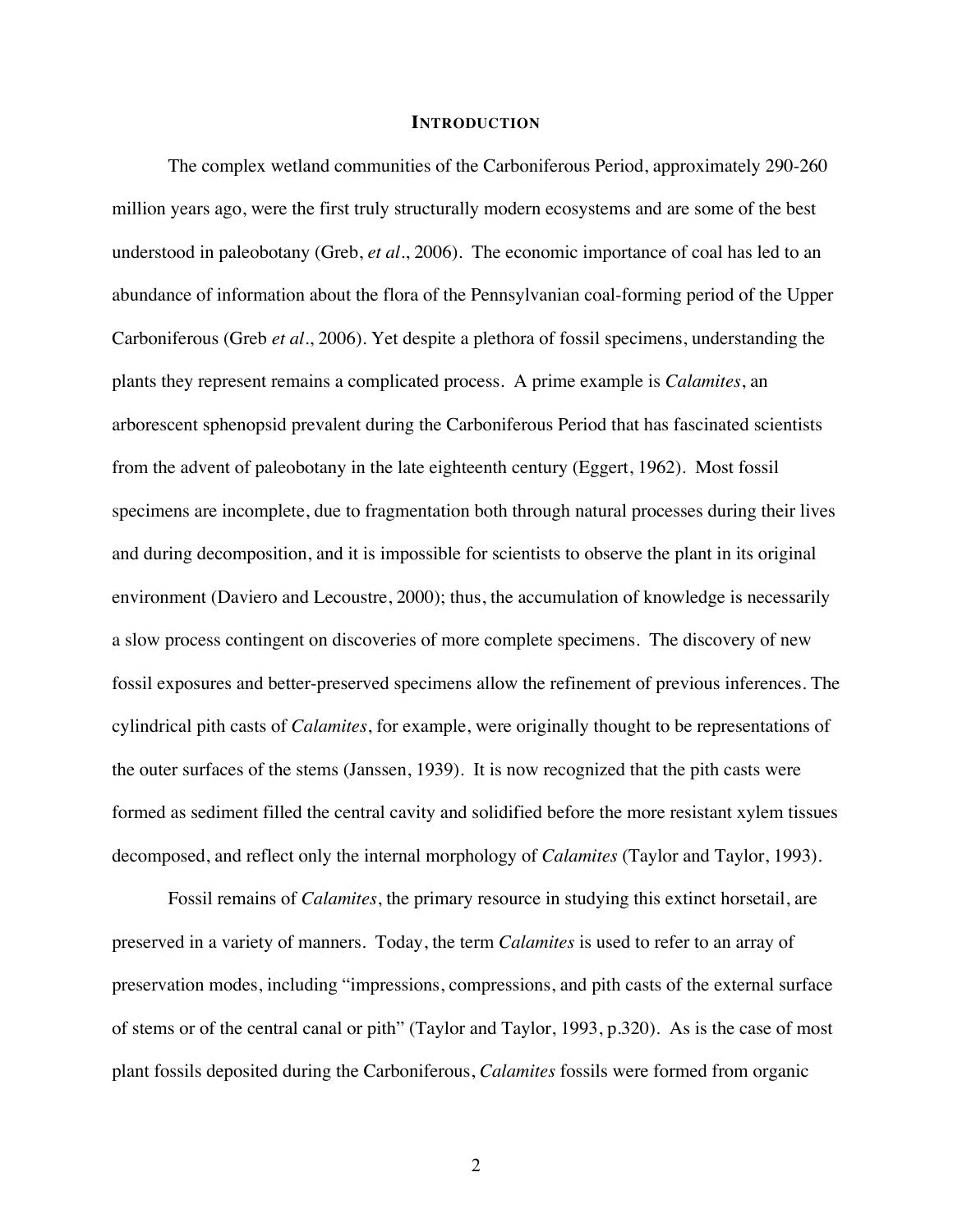material, frequently fragmented, that was deposited in swamps, mires, or levee banks that was subsequently covered by sand or mud and later compressed by subsequent sediment into thin layers of coal (Cleal, 1988). The term compression refers to a specimen where coalified tissue is still present; an impression lacks this tissue but leaves an imprint in the rock. Pith casts, which are mold-cast modes of preservation, are formed when the the internal part of the stem (pith) decays and is filled by sediment which is then mineralized; the tougher xylem later decays more slowly and is subsequently filled in by distinguishably different sediments (Taylor and Taylor, 1993). Coal balls, a rarer mode of preservation in which minerals in solution permeate the organic material before it is coalified, are vital resources in studying *Calamites*, as they preserve details of cell structure that are lost in compressions and impressions (Cleal, 1988). Coal ball peels are used to study these details; the fossilized organic material is transferred to clear, cellulose acetate sheets (Rothwell, 2005). The coal ball preserves the *Calamites*'s secondary xylem and serves as a source of evidence otherwise destroyed in the typical preservation process. The accumulation of fossil specimens in all these modes of preservation constitute a vital foundation for the process of widening scientific understanding of *Calamites*.

Fossils, however, are not the only source for inferences that can be made about extinct species. In *Calamites*, much of the understanding of its ontogeny and morphology is based on study of the extant horsetail *Equisetum*. Noting "manifest Equisetaceous affinities" (Scott, 1920, p.70) led scientists to classify *Calamites* in the same order (*Equisetales*) as present-day *Equisetum*, which is the only extant member of the family *Equisetaceae*. Comparing a range of fossil specimens of *Calamites* to modern *Equisetum*, Eggert (1962, p.119) observes that the anatomy of *Calamites* "is strikingly similar in its general features to that of extant species of *Equisetum*." He further notes, "as numerous authors have pointed out, the plant probably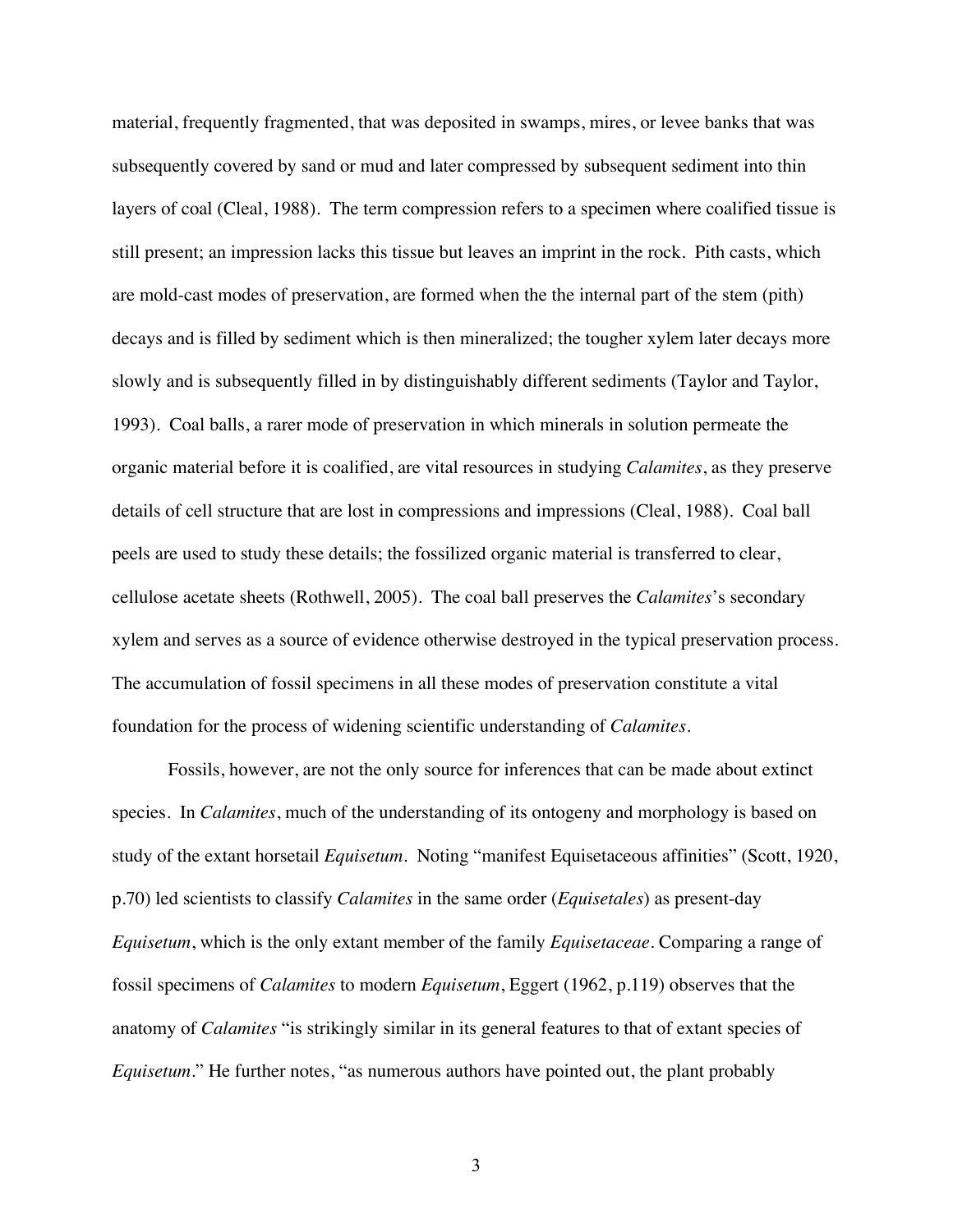developed much like *Equisetum*" (p. 122). Thus, in his authoritative inquiry into the overall ontogeny and morphology of *Calamites*, the developmental processes he identifies are supported by observation of similar processes in *Equisetum.* Furthermore, these also form the basis for the hypotheses he makes about processes that cannot be confirmed by the fossil record. The evident similarities between the two genera provide a crucial source of information in studying extinct these plants.

Still, there are at least three major differences between *Calamites* and *Equisetum*. The first two "involve the much larger size and the presence of secondary stellar and cortical tissues in the fossil forms" (Eggert, 1962, p.100). Estimates of the calamitean height fall into a range from 5 meters (16.4 feet; e.g., Greb *et al.* 2006) to 24.4 meters (80 feet; e.g., Niklas, 1996). *Equisetum*, on the other hand, is significantly smaller, and falls between 12.9 cm (*E. scripoides*) and approximately 8 meters (*E. giganteum* and *E. myriochaetum*), though these latter are acknowledged as being exceptionally tall for the genus (Hauke, 1963). The secondary xylem observed in *Calamites* is simply not present in *Equisetum*. This woody secondary xylem was at least 12.0 cm thick (Taylor & Taylor, 2003) and would have been essential for stability at the heights to which *Calamites* is estimated to have grown (Spatz, *et al.*, 1998). The third major difference is the presence, in *Equisetum*, "of a ribbed peripheral ring of collenchyma or unlignified sclerenchyma with a high structural Young's modulus" (Spatz *et al.*, 1998). The differences between *Equisetum* and *Calamites* do not invalidate the use of *Equisetum* as a model; however the stuctural differences must be carefully considered when extrapolating from modern *Equisetum* to *Calamites*.

This paper reconstructs the overall height of *Calamites* based on a nuanced understanding of the similarities and differences between *Calamites* and extant *Equisetum*. The observations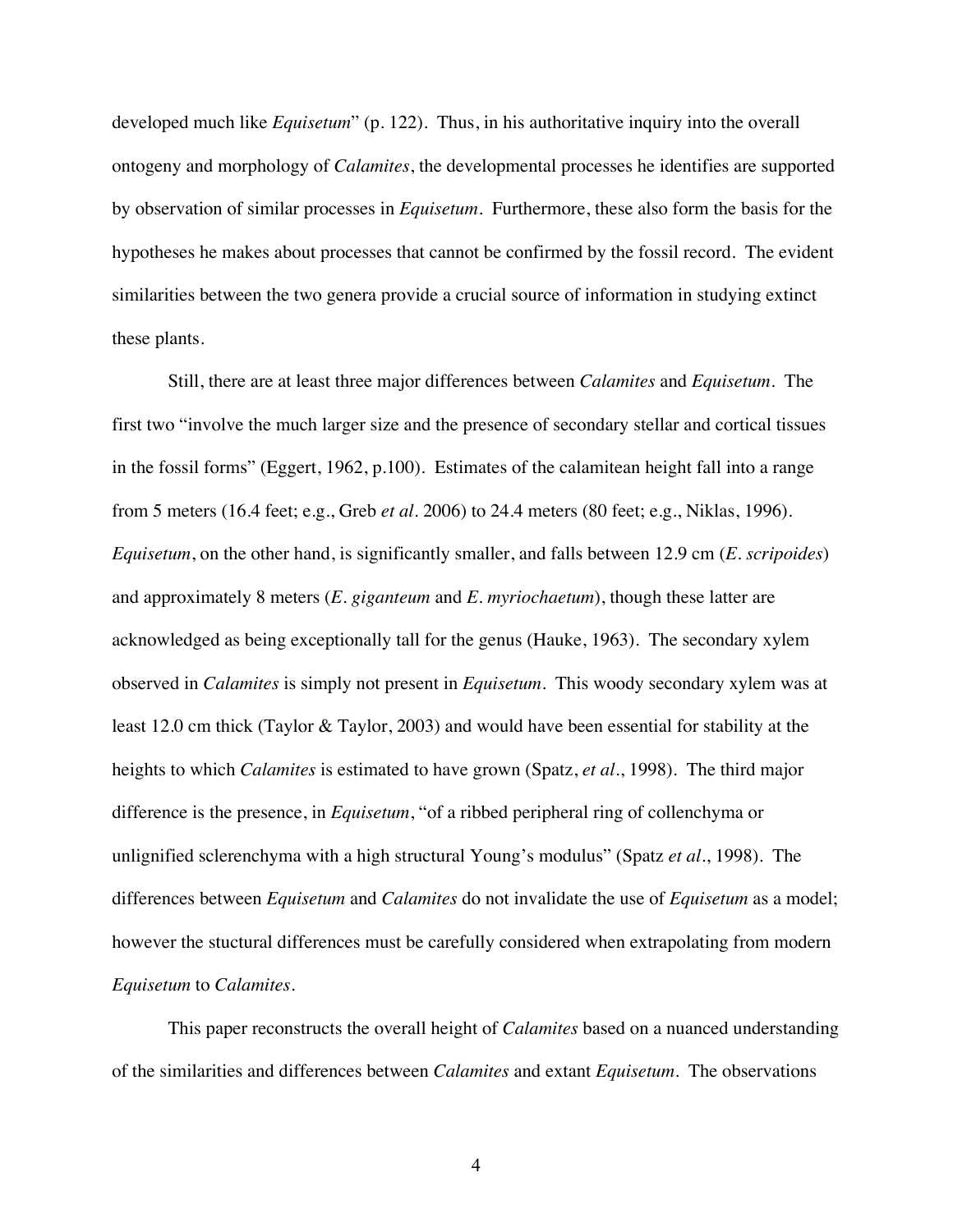and inferences made by other researchers indicate that both the anatomy and development of *Equisetum* and *Calamites* are similar*.* Thus, relationships in *Equisetum* may be used to predict the morphological aspects of *Calamites* that cannot be determined from fossil evidence, such as the height of the intact plant. By adjusting the findings for the known differences between the two species, this study takes into account their potential confounding effects, such as the absence of measurable secondary xylem in pith casts. The validity of the predicted height derived from these methods is to be credited to the degree that the assumption of equivalency between *Equisetum* and *Calamites* is valid.

## **MATERIALS AND METHODS**

Nine herbarium specimens representing five species of *Equisetum* were measured. These specimens were borrowed from the Yale Peabody Museum's Herbarium collection and were comprised of specimens originating from the herbariums of Yale University (YU) and the Connecticut Botanical Society (CBS), consisting of YU.008066 (*Equisetum variegatum)*, YU.007861 and YU.007858 (*E. hyemale*), CBS.01012 and CBS.01014 (*E. flaviatile*), YU.007717 and YU.007718 (*E. sylvaticum*), and YU.007645 and YU.007643 (*E. arvense*). Stem length, stem diameter, number of ribs, internode length, and average internode length of each sample were measured to  $+/-0.1$  cm using a ruler. The stem length was determined by measuring each specimen's cauline axis, the length of stem that is above ground, from the first internode above the root growth and including the strobilus. The stem diameter was measured at the middle of the internode that was equidistant between first internode and the tip of the strobilus. The number of ribs was determined by counting the visible vascular ribs of that same internode. Finally, the internode length was determined by measuring each segment between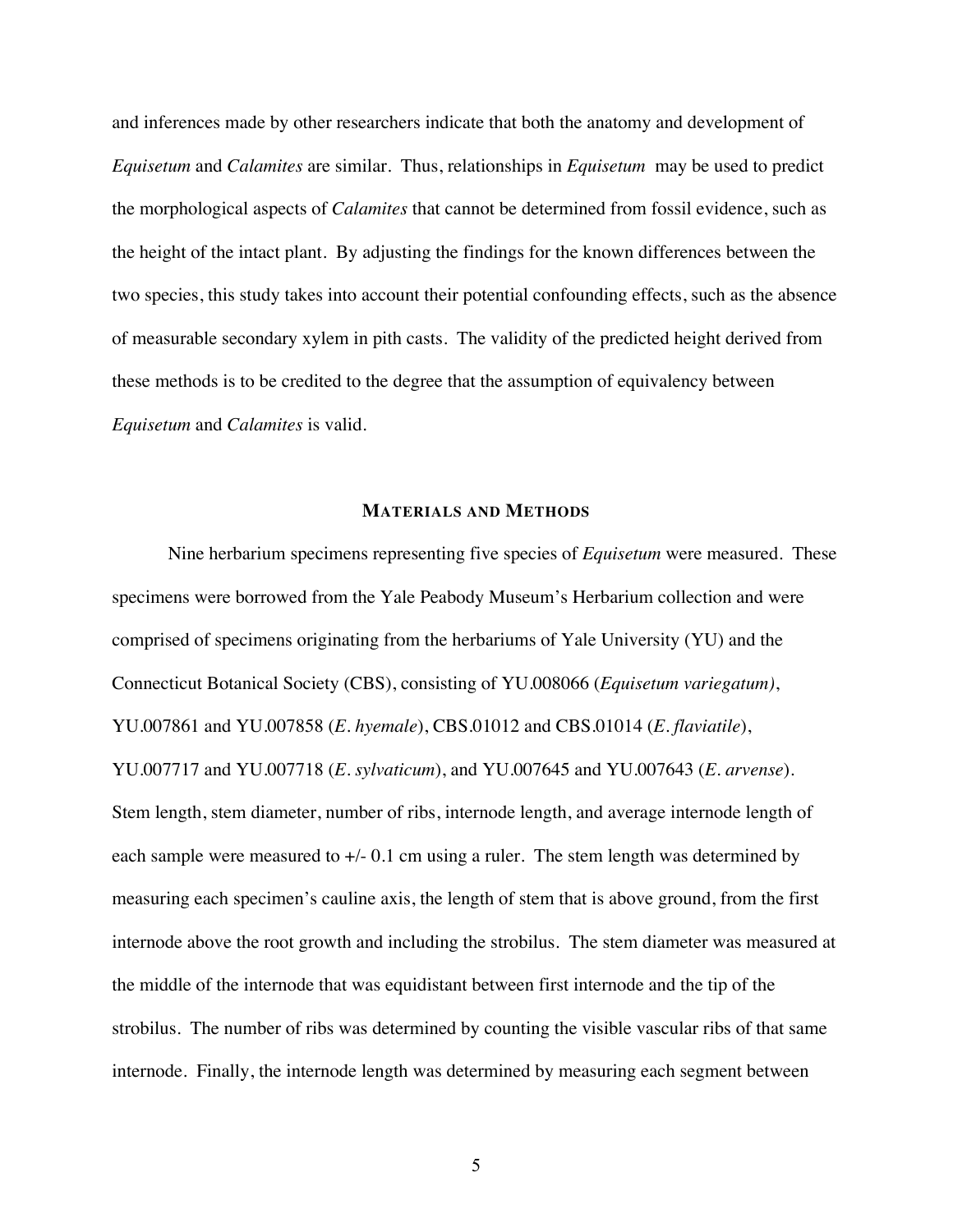nodes, as identified by the indented circumferential ring on the stem from which the branches originated. These internodes were averaged to derive the average internode length.

Eleven specimens of *Calamites* housed in the Yale Peabody Museum's Paleobotany Collections were also measured (Yale Peabody Museum (YPM) 35609, YPM 40030, 23201, YPM 45160, YPM 49147, YPM 35610A, YPM 35610B, YPM 10475, YPM 3867, YPM 711, YPM 733, and YPM 703). These specimens represent a variety of preservation modes, including compressions, impressions, and pith casts. Measurements of length, diameter, circumference, number of ribs, ribs per centimeter, internode length, average internode length, and number of nodes were made to +/- 0.1 cm using a ruler. The length measured was the length of the specimen, though there were no fossilized specimens of complete plants. The diameter, on flattened specimens, was measured as the width at the midpoint. On pith casts, diameter was measured at the widest point. The circumference was measured only in pith casts and determined by encircling the specimen with a wire and recording the length of wire used. The number of ribs was recorded in flattened specimens by counting the visible ribs across the width at the midpoint of the specimen. In pith casts, it was determined by counting the number of ribs on the surface area of half the circumference, when this area was visible. When this was impossible, the number of visible ribs was recorded and a measurement of the visible counted area was taken. The ratio of ribs per centimeter was also calculated in order to control for differences between these measurements. Internode length was measured on specimens that contained more than one node. When multiple internode lengths could be determined, these lengths were averaged to derive a single characteristic internode length for the sample. Finally, the number of circumferential scars indicating the presence of a node (Daviero and Lecoustre 2000) was counted.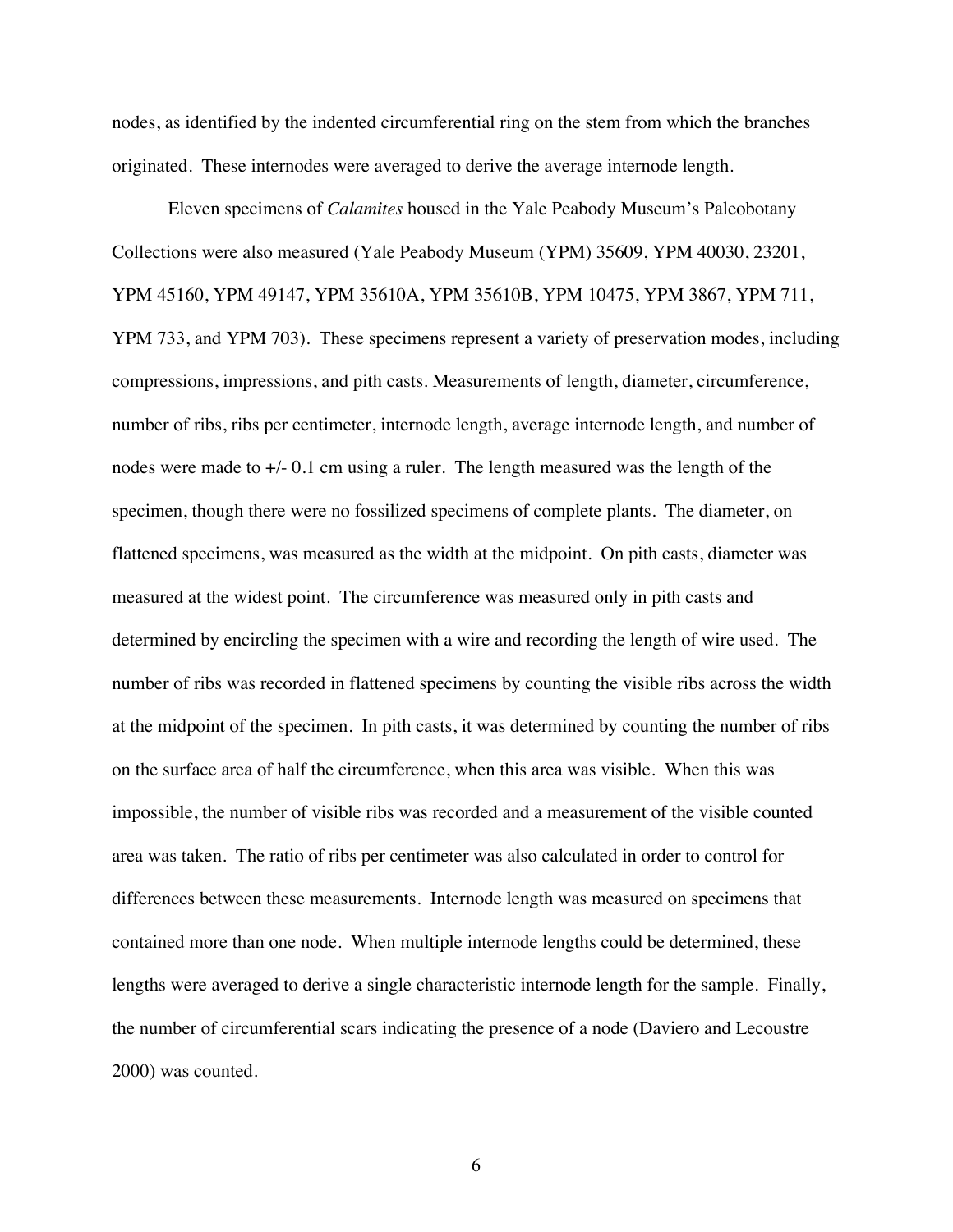Several specimens of *Calamites* that retained their wood were measured. These included three coal ball peel slides, YPM 44755 (with two measured specimens), YPM 3877, and YPM 2582, and one coal ball YPM 49674. In the slides, diameters along the major and minor axes of the total sample, as well as the for the pith, were measured to  $(+/- 1 \text{ cm})$ . The total measurements were determined by measuring from the external edge of the darker brown coloring (the wood) at the widest points of axes perpendicular to each other. The pith measurements were measured from the cessation of the darker coloring across the light colored center (the pith) at the corresponding axis of the total measurement. The total stem diameter and the pith diameter of the coal ball was measured at the widest point.

#### **RESULTS**

Table 1 shows the measured morphological parameters for modern *Equisetum.* These parameters were examined for relationships that could be used to predict morphology in *Calamites*. Combinations of these variables were plotted; the most convincing relationship was that of diameter and length. A plot of the *Equisetum* diameters and their respective length showed a positive correlation (Figure 1). Linear regression shows a linear relation ship of stem length, L<sub>e</sub>, and total diameter,  $d_{total}$ , with a correlation of  $R^2 = 0.7037$ .

$$
L_e = 79.867d_{\text{total}} + 16.049
$$

In order to use this relationship predictively, however, it was necessary to determine the true diameter of the *Calamites* specimens. Because most fossil specimens represent only the pith, it was necessary to determine whether a relationship between the amount of secondary xylem and the amount of pith existed in order to estimate the total diameter of all the *Calamites*  stem specimens. This analysis was based on measurements taken from the coal ball peel slides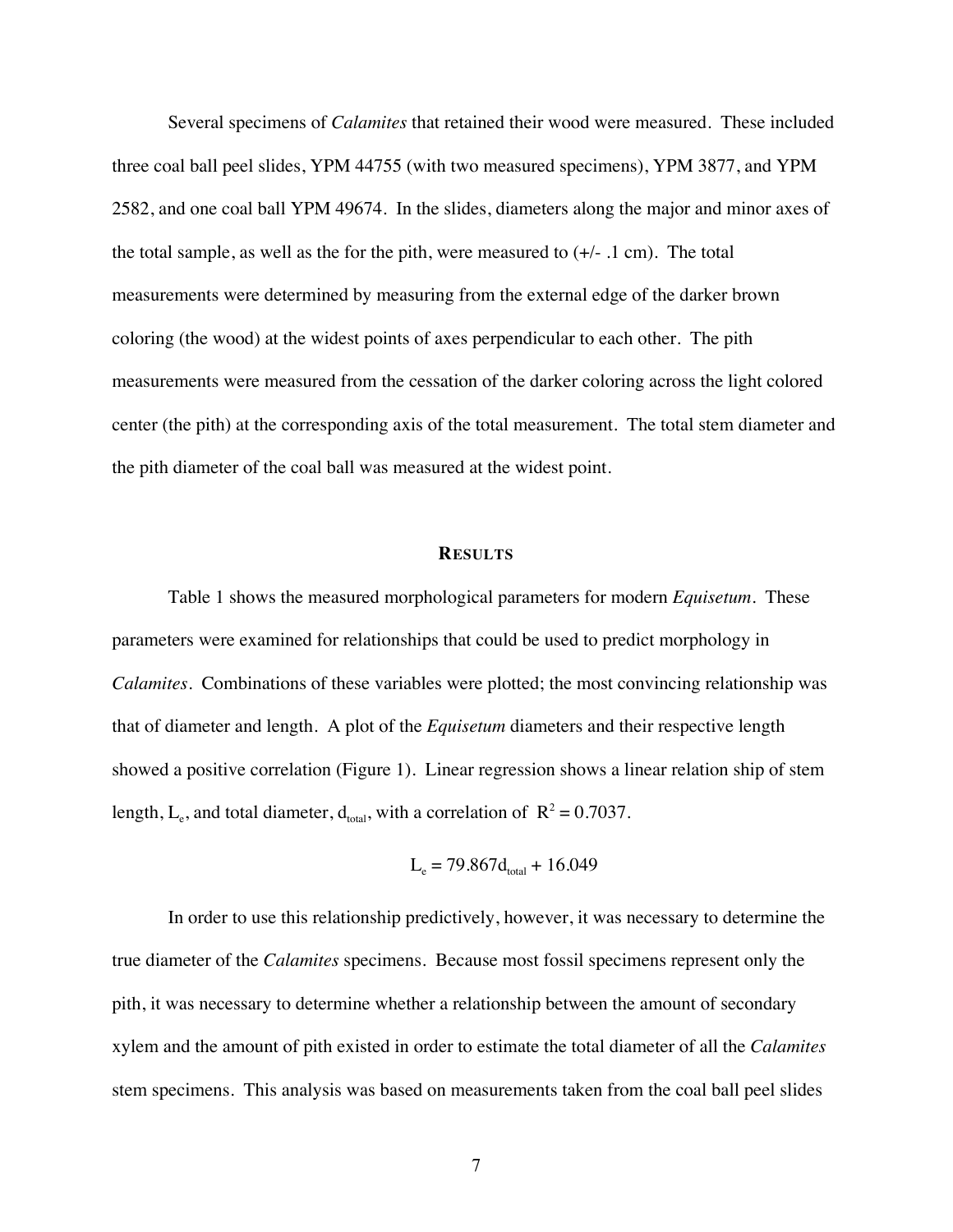and coal ball (Table 2). The coal ball peel slides and the coal ball stem were preserved in an ellipse due to the diameter deformation (lateral expansion) related to compression. The diameters of circles with equivalent areas were then calculated and used as an estimate of the unflattened total and stem diameters of the specimen. The diameter for the slide specimens was determined by solving for the area of the total ellipse and the area of the pith ellipse, using the formula A=πab, where A is area, a is the major axis, and b is the minor axis. These areas were then solved for the diameter by equating A=πab and A= $\pi r^2 = \pi (d/2)^2$ . Thus, true diameter d = 2 $\sqrt{(ab)}$ .

A strong linear relationship,  $R^2 = 0.8584$ , was observed (Figure 2) between the pith diameter,  $d_p$ , and the total diameter,  $d_{total}$ .

$$
d_{\text{total}} = 2.4019d_p - 0.0461
$$

Therefore, to determine the overall height, it is necessary to first determine the total diameter of the specimen. By substituting the function for  $d_{total}$  into the equation for  $L_{eq}$ , the total diameter can be included in the overall predictive function.

|                   |        |                 |               | Avg<br><b>Internode</b> |         |
|-------------------|--------|-----------------|---------------|-------------------------|---------|
|                   | Length | <b>Diameter</b> | #             | length                  |         |
| <b>Specimen</b>   | (cm)   | $(cm)$          | <b>Ribs</b>   | (cm)                    | Ribs/cm |
| YU.008066         |        |                 |               |                         |         |
| (E.               |        |                 |               |                         |         |
| variegatum)       | 36.6   | 0.2             | 6             | 4.0                     | 30.0    |
| YU.007861         |        |                 |               |                         |         |
| $(E. h$ yemale)   | 85.5   | 0.8             | 14            | 6.4                     | 17.5    |
| YU.007858         |        |                 |               |                         |         |
| $(E. h$ yemale)   | 25.0   | 0.1             | $\mathcal{E}$ | 1.8                     | 30.0    |
| CBS.01012         |        |                 |               |                         |         |
| $(E.$ flaviatile) | 62.0   | 0.8             | 7             | 2.7                     | 8.8     |
| CBS.01014         |        |                 |               |                         |         |
| $(E.$ flaviatile) | 87.0   | 0.5             | 9             | 3.3                     | 18.0    |
| YU.007717         |        |                 |               |                         |         |
| (E.               |        |                 |               |                         |         |
| sylvaticum)       | 30.0   | 0.3             | 6             | 3.5                     | 20.0    |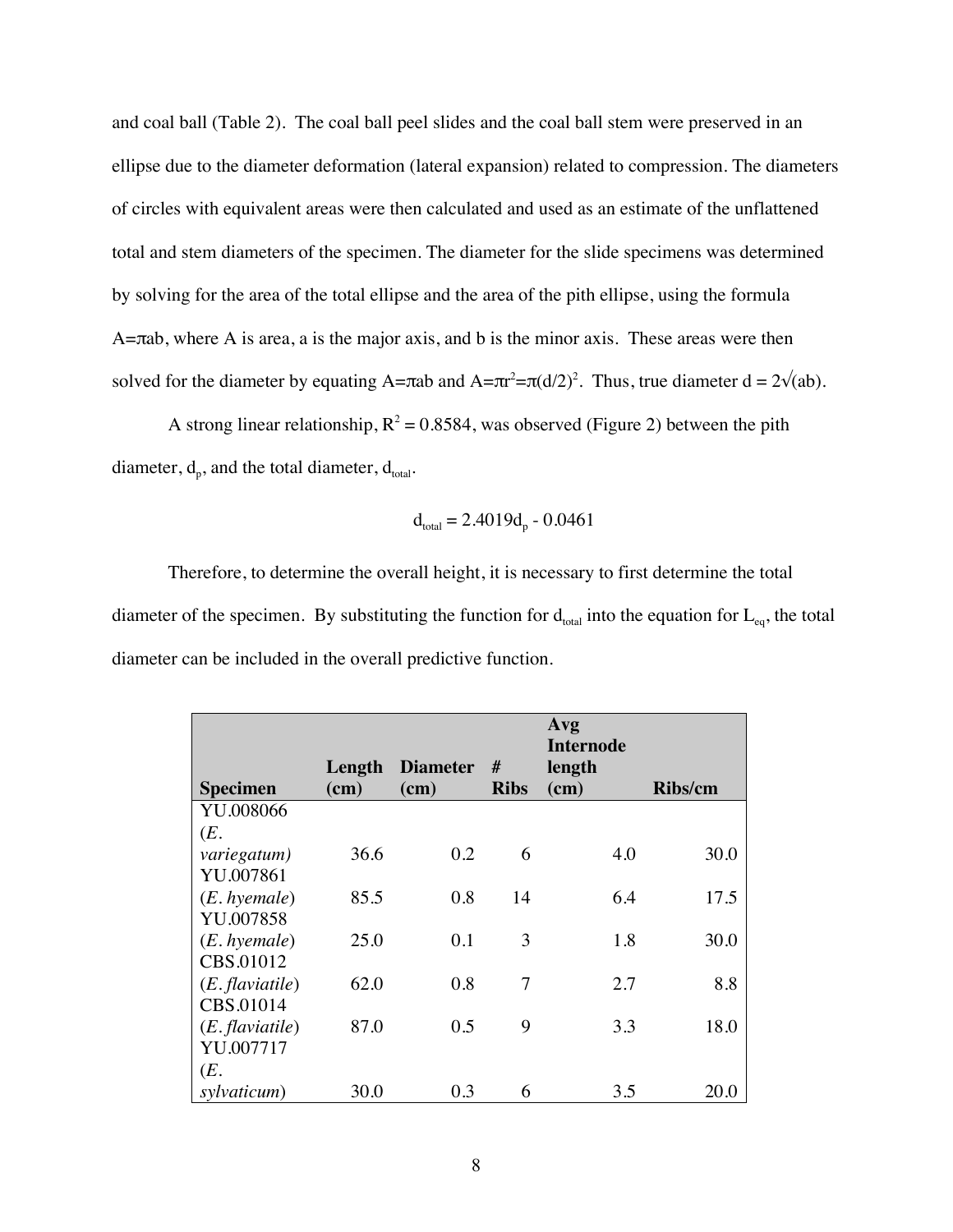| YU.007718             |      |     |     |      |
|-----------------------|------|-----|-----|------|
| (E.                   |      |     |     |      |
| sylvaticum)           | 34.5 | 0.2 | 2.6 | 40.0 |
| YU.007645             |      |     |     |      |
| ( <i>E. arvense</i> ) | 19.6 | 0.1 | 1.5 | 40.0 |
| YU.007643             |      |     |     |      |
| (E. arvense)          | 27.8 | 03  | 19  | 16.7 |

**Table 1**. Measurements of *Equisetum.*



**Figure 1.** Diameter vs. length in *Equisetum*.

| <b>Specimen</b>                      | total<br>(cm) | Axis A – Axis B - Axis A - Axis B - Total<br>total<br>(cm) | pith<br>$(cm)$ | pith<br>(cm) | diameter diameter<br>$cm$ ) | <b>Pith</b><br>(cm) |
|--------------------------------------|---------------|------------------------------------------------------------|----------------|--------------|-----------------------------|---------------------|
| <b>YPM</b> 44755<br><b>YPM</b> 44755 | 0.7           | 0.5                                                        | 0.3            | 0.1          | 1.2                         | 0.4                 |
|                                      | 14            | 0.6                                                        | 0.6            | 02           | 18                          | 0.7                 |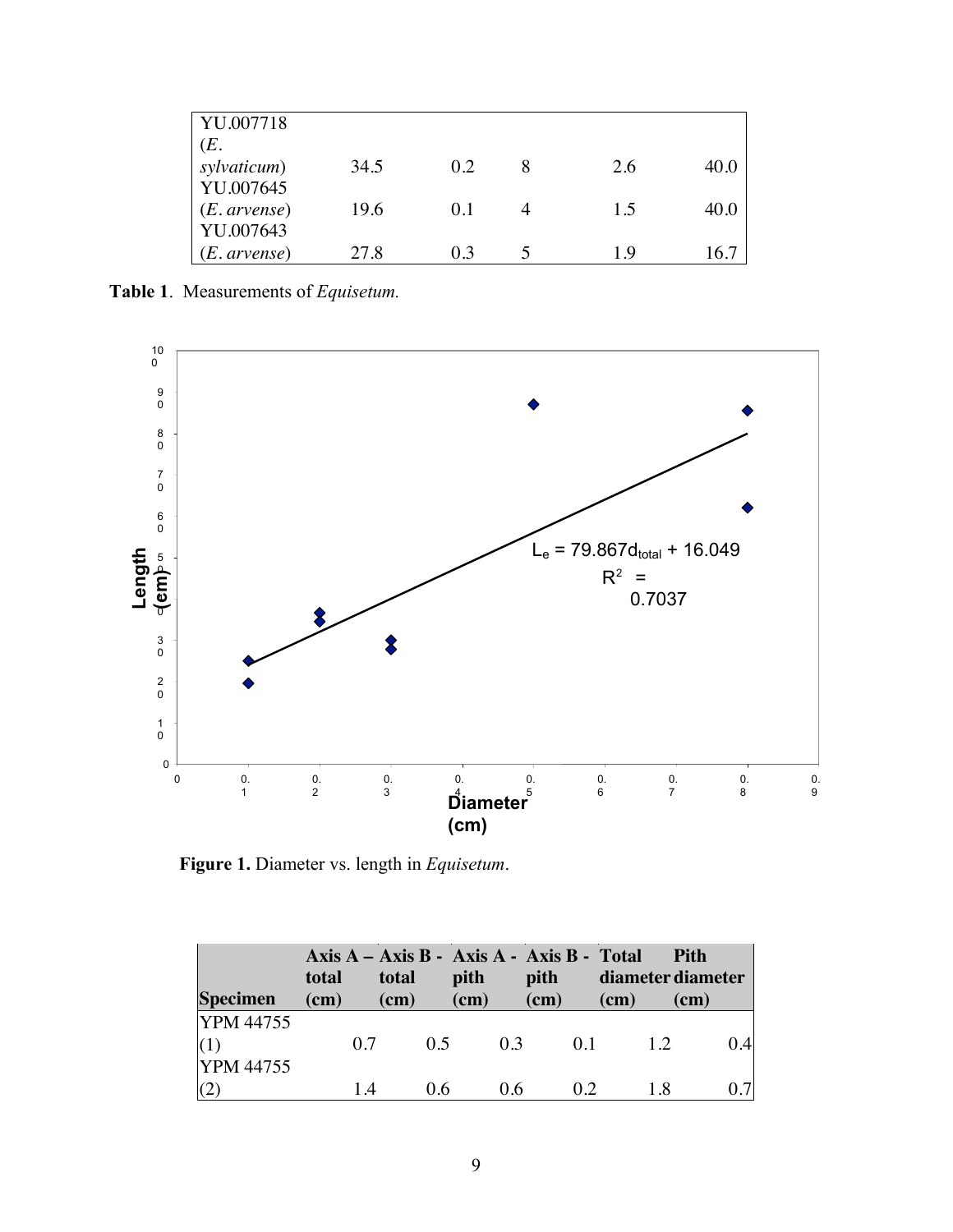| <b>YPM 3877</b>  | ገ 4 |     |      | 0.6 <sub>l</sub> |
|------------------|-----|-----|------|------------------|
| <b>YPM 2582</b>  |     | ገ 6 | ، ،  | $1.5^{\circ}$    |
| <b>PPM</b> 49674 |     |     | ر. ر | 2.0              |

**Table 2**. Measurements of *Calamites* coal ball peel slides and the coal ball (YPM 49674).



Figure 2. Pith diameter (cm) vs. total diameter (cm) in coal ball peel slides and coal ball.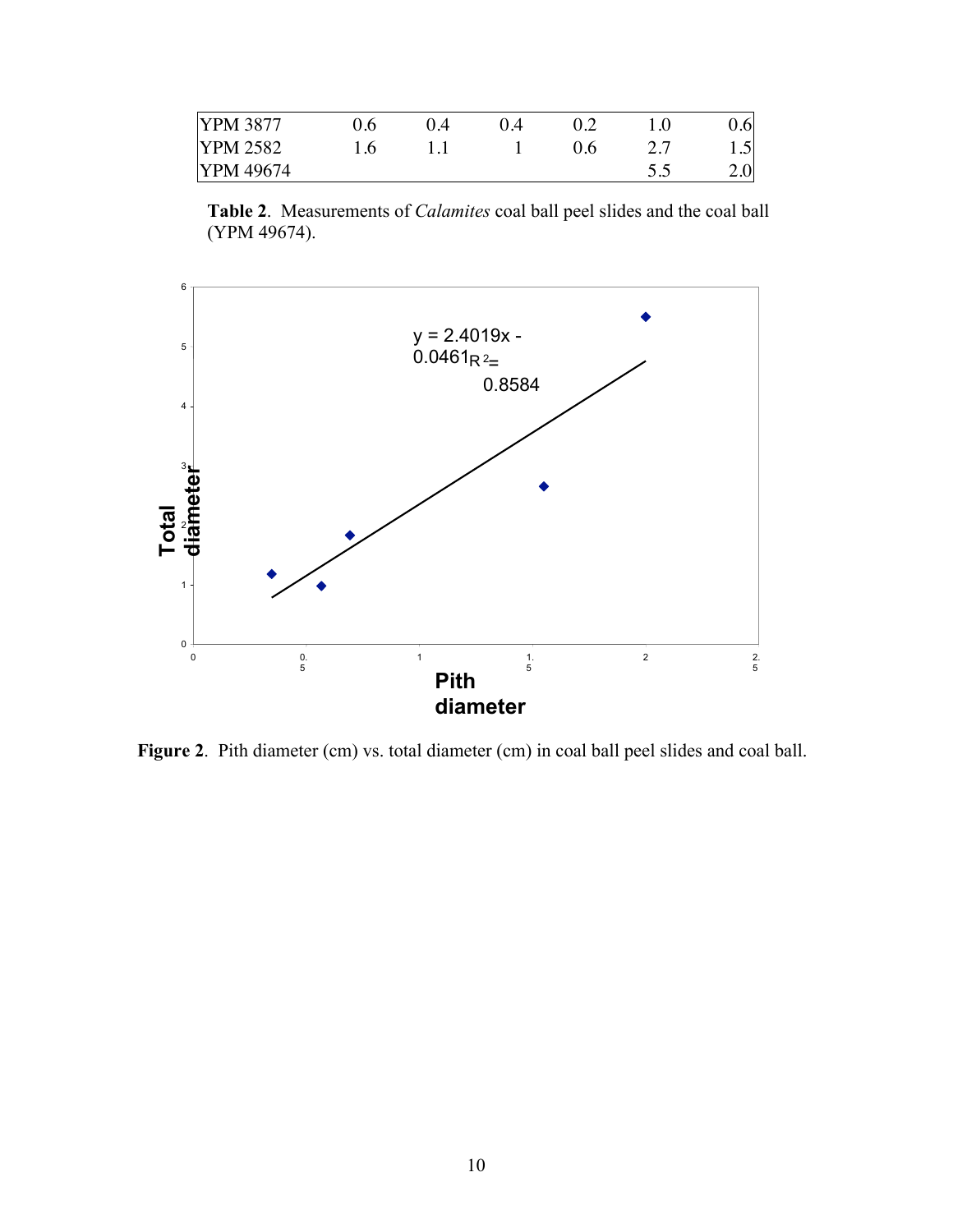

Thus, the function to determine height is

**Figure 3**. *Calamites*: Pith diameter (cm) vs. predicted height (m). ces to

 $H<sub>c</sub> = 191.833d<sub>n</sub> - 19.731$ 

where  $H_c$  is the estimated hight of *Calamites*.. The heights as found by this function are represented in Figure 5 and lie in a range of 8.947-33.949 m.

### **DISCUSSION**

The height range of approximately 9-34 meters proposed by this paper is generally consistent with the heights given in other estimates for calamitean height, which range from 5- 24.4 m (Table 3). However, the maximum exceeds previous prediction by as much as 10 meters. The wide variation in predicted heights, not only between other authors but within these results, requires explanation. Because other authors have not provided details of their methodology these cannot be accounted for in the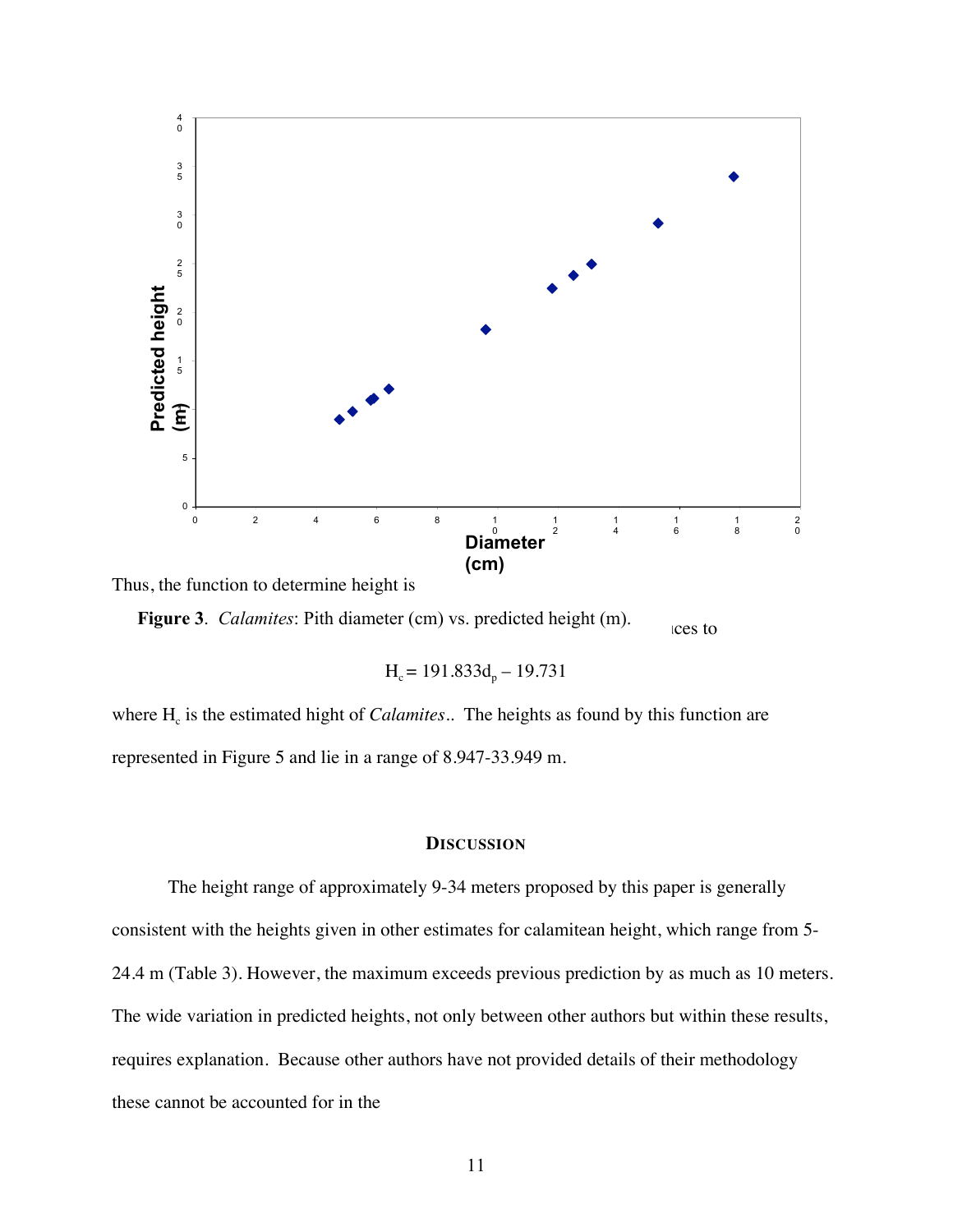| analysis; obviously, the   |     |
|----------------------------|-----|
| reasons for differences    | Gre |
|                            | Da  |
| between the predictions in | Hic |
|                            | Jan |
| this paper and those given | Lai |
|                            | Ra  |
| in other studies cannot be | Tay |
|                            | Nil |
| completely enumerated.     | Tа  |

| <b>Author</b>              | <b>Predicted Calamites Height</b>    |
|----------------------------|--------------------------------------|
| Greb, <i>et al.</i> (2006) | 5 meters minimum                     |
| Daviero & Lecoustre (2000) | 10 meters minimum                    |
| Hickey $(2003)$            | 15 meters                            |
| Janssen (1945)             | 50 feet $(\sim 15$ meters)           |
| Langford (1958)            | 50 feet $(\sim 15$ meters) minimum   |
| Raven, et al. (1999)       | 18 meters minimum                    |
| Taylor & Taylor $(2003)$   | 20 meters                            |
| <b>Niklas</b> (2003)       | 80 feet $(\sim 24.4$ meters) maximum |

**Table 3**. Other authors' predicted *Calamites* heights.

However, there are many

concrete considerations that must be accounted for in evaluating the results of this paper, including concerns regarding potential sources of error in both data collection and methodology.

*Potential error in data.*—A significant potential source for error is the small sample size. The survey of *Equisetum* used only nine specimens and was limited to five species; a more representative sample would include many more specimens. This would minimize the impact of the variation among individuals both within and between species. Beyond mere numbers, increasing the sample size in terms of species and age would also increase the representativeness of the results. This is imperative in using extant species as models because the the limited availability of fossil specimens will always severely restrict the available fossil data. The fragmentation of fossil specimans makes it virtually impossible to determine species and age for a particular specimen. There are thought to have been at least 30-40 species of *Calamites* (Leo Hickey, personal communication), yet it is extremely difficult to differentiate them from the fragments in the fossil record. As is observed in *Equisetum*, there may have been considerable height variation between these species, as well as differences in the relationships between diameter and height. Increasing the sample size to include all extant species of *Equisetum* would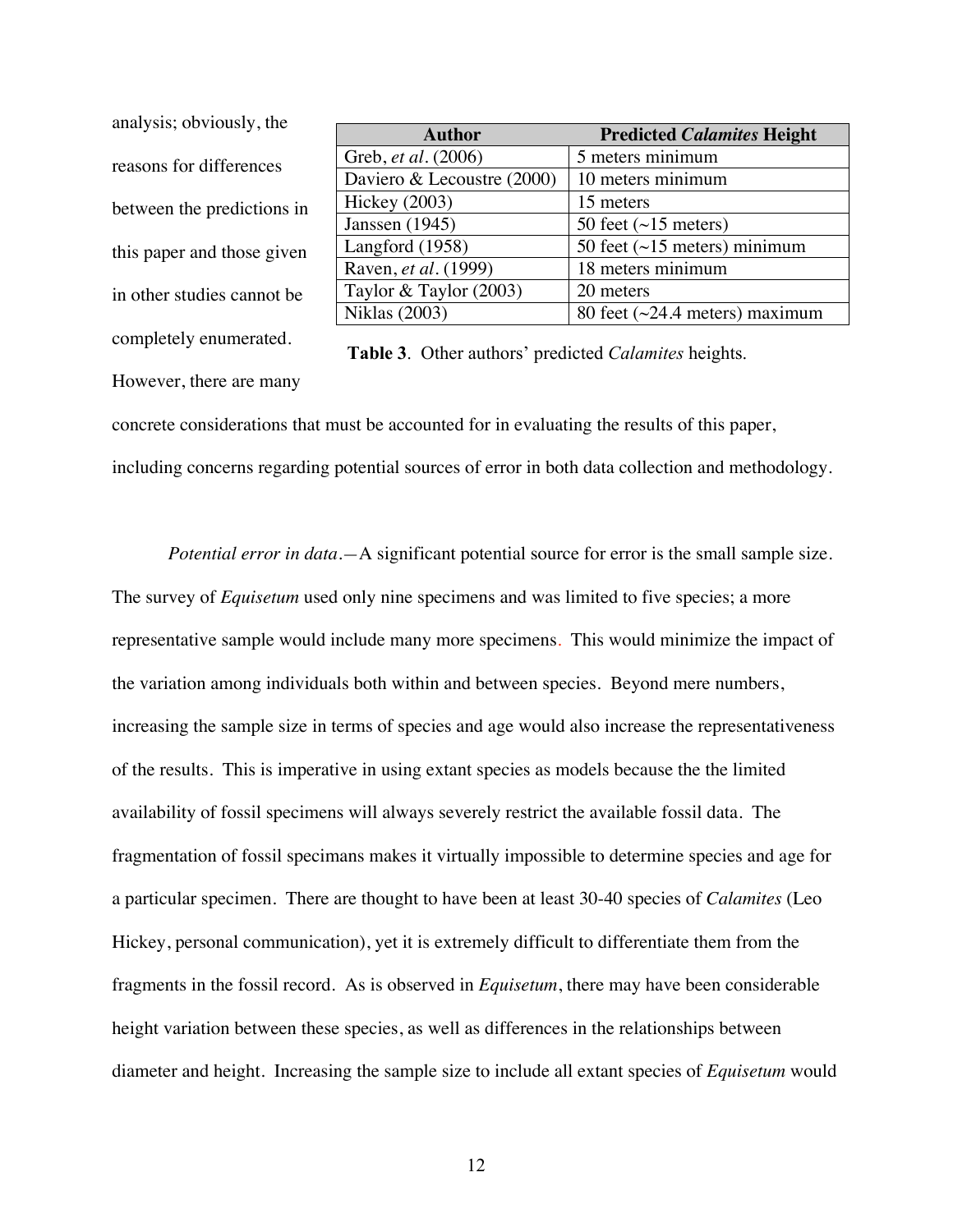be a step toward including all possible relevant information. Including a wider range of ages among specimens is also essential in this endeavor. Obviously, plants vary in size depending on age and stage of growth. As there is no way to determine the specimen's age from the fossil specimens or coal balls, including a variety of specimen ages ensures that the resulting predictions are generally reliable across a population of mixed ages.

The analysis of the secondary xylem within *Calamites* would likewise benefit from a larger sample size. Five measurements from four different sources may be inadequate to quantitate the true relationship. The conclusion that the relationship between total diameter and pith diameter is linear was based on measurements from a limited number of specimens, yet it is possible that larger samples would reveal that the relationship is logarithmic or even exponential.

Because of the small size of the *Equisetum* specimens and the preserved *Calamites* organic material, more precise measurement techniques would result in a more accurate predictions. This study employed a standard centimeter ruler with 10 millimeter markings per centimeter. However, it was frequently noted that the specimens were so small that many measurements did not adequately reflect differences in size. For example, many *Equisetum* leaves were marked as 0.1 cm in cases where they were clearly between 0.0 cm and 0.1 cm. Other leaves that were between 0.1 and 0.2 cm, but closer to 0.1, were also marked as 0.1. Because *Equisetum* was used to predict the height of something much larger, accuracy on the smaller scale is especially important for precise predictions of height. More accurate instruments such as digital calipers would produce measurements accurate in the micrometer range. Digital image analysis of coal ball peels would produce more accurate delineation of the boundary between the secondary xylem and the matrix and of the boundary between pith and secondary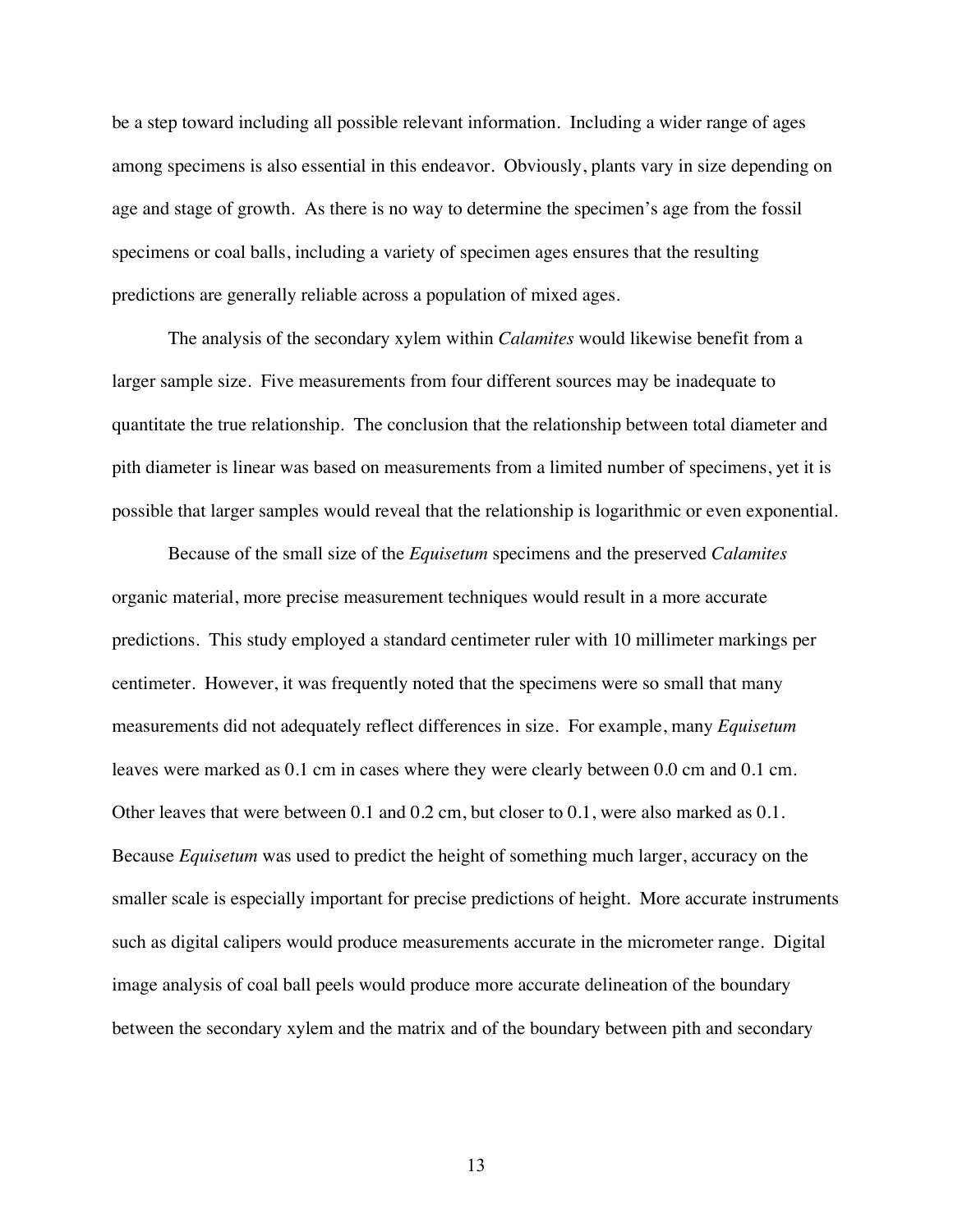xylem. This would not only allow more accurate measurements, but might allow many more samples to be processed as well.

In addition, the locations at which some measurements were made are potentially confounding. In this study, the diameter of *Equisetum* was measured at the midpoint of the specimen. However, other authors have suggested that it is the basal diameter that is most strongly correlated to length in *Equisetum* (Daviero, *et al.*, 1996). Therefore, the midpoint diameter may not be as strongly predictive of overall height as the basal diameter. However, in the context of this study, this may not be such a large concern. Because it is impossible to tell what part of the tree the fragmented fossils belonged to, measuring the midpoint of *Equisetum* may most accurately reflect this uncertainty. In *Equisetum* it is recognized that the stem diameter is largest at the base of the stem and "decreases after the first proximal one-sixth of the stem length evaluated in the number of internodes" (Daviero, *et al.*, 1996). Thus, the unknown location of the fossil specimens with respect to the overall stem may be more likely to be represented by the midpoint than the basal diameter.

*Potential error in methodology.—*A more fundamental question is whether the method used by this paper can be expected to accurately predict the height of *Calamites*. The basic assumption underlying the method used in this paper is that modern *Equisetum* develops in a manner that is similar to *Calamites*. However, considering the evolutionary distance between them, this is not necessarily the case. *Equisetum* is believed to "have diverged—or arisen by anagenesis—in the Tertiary from an older genus, *Equisetites*, which dates to the mid-Permian" (Des Marais *et al*., 2003, p. 737). While it has been suggested that there was "an ancient relationship between Equisetaceae and Calamitaceae" (Des Marais *et al.*, 2003, p. 747), there is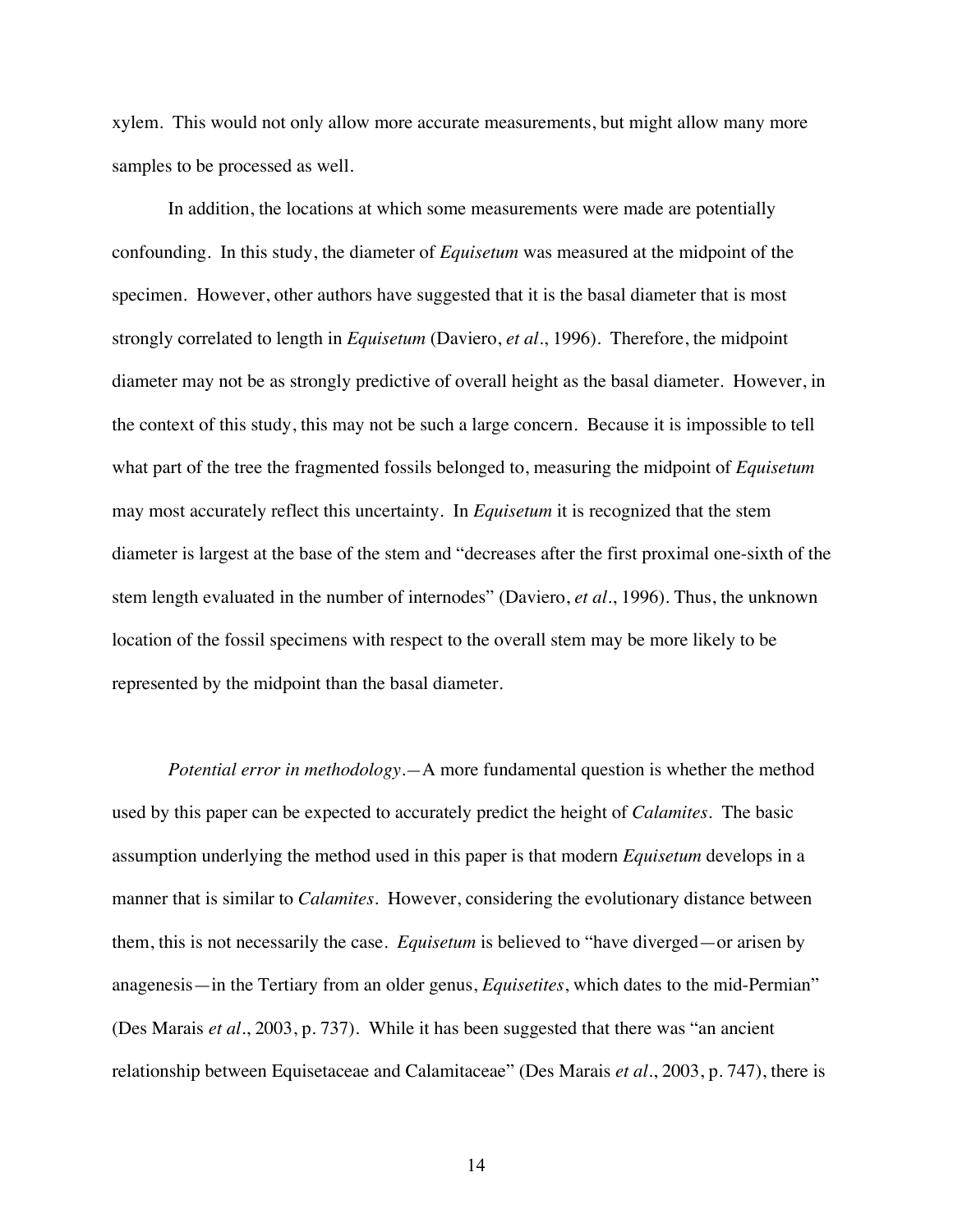no direct link as has been established between *Equisetites* and *Equisetum*. Thus, the notable differences between *Equisetum* and *Calamites* may ultimately be more revealing than their similarities. There is obviously no way to observe the growth and development of *Calamites* and its development; although hypotheses can be made regarding the process of growth, their certainty is necessarily limited. It is difficult to know whether other characteristics in *Calamites* are indeed represented in *Equisetum*. It is accepted that common characteristics are likely to be ancestral, i.e. represent homology; when dealing with morphological characters, however, the possibility of convergent evolution (homoplasy) must be considered. The traits *Equisetum* ultimately carried may be significantly different from those found in *Calamites*.

Thus, the most cautious predictions of calamitean height are those that attempt to minimize this uncertainty. Given the concerns both with the scrutability of the fossil record and the representativeness of *Equisetum*, it is necessary to approach a reconstruction of *Calamites* from a third perspective: mechanics. Spatz *et al.* (1998) investigated the biomechanical characteristics of *Calamites* based on values found for the equivalent characteristics of living plants, for example, using biomechanical characteristics of several species,

including *Equisetum*, to derive a modulus of elasticity



**Figure 4.** The maximal height of a reconstructed hollow-stemmed sphenopsid, from Spatz, *et al.* (1998). The solid line represents the maximum height with steady wind loads of 25 m/s 10 m above the ground in open terrain. The broken line represents the Euler buckling length with safety factors of 2-8. The arrow represents the typical basal diameter of *Calamites*' stems, .5 m.

for *Calamites*. A variety of hypothetical situations with varying wind loads and weights were explored, including a comparison with the Euler buckling length the authors calculated for the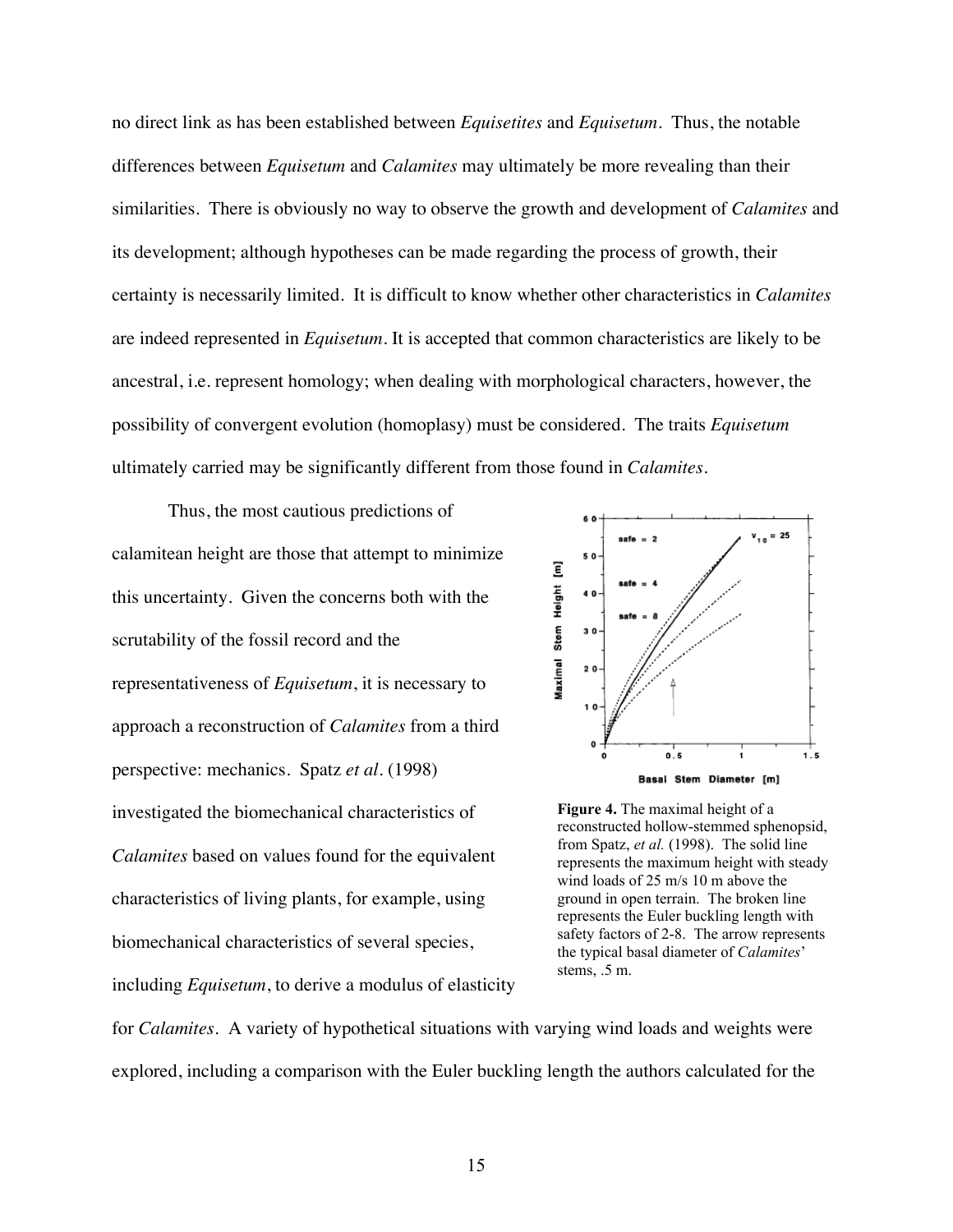stem, to determine the viability of the reconstructed height. Spatz *et al.* (1998)'s method predicted "the maximal height of a tree extending to the top of a dense canopy as a function of the basal diameter of the stem" as can be seen in Figure 4 (Spatz *et al.*, 1998, p.75). The values derived from their methods provide a further insight into the range of predicted heights given in this paper. The range of total diameter from the *Calamites* in this paper was 11.4 – 42.7 centimeters (as determined using this paper's function for total diameter based on pith diameter), a range below the "typical" basal diameter provided by Spatz *et al*. (1998). Although the authors provide no precise values for comparison, after examining the graph illustrating their maximum height (shown in Figure 4), it appears that the range of  $9 - 34$  meters proposed here exceeds the corresponding maximal heights even under conditions of low wind stress. Although these calculations are based on assumptions about factors such as density of the trees, tensile strength of the wood, and the strength of the rhizomal support networks, it is telling that Spatz *et al.* ultimately provided a fairly liberal estimate of the maximal height. That the reconstructed height range as found in this paper exceeds even this estimate is undeniably significant.

However, this factor alone does not invalidate the range predicted in this study; rather, it suggests that the technique used to predict the height must be refined. The values of this paper exceed Spatz *et al.* (1998)'s predictions by only a few meters at either end of the range. This may reflect the inaccuracies of sample size and measurement in this work rather than a fundamental difference in the predictions. Additionally, the range given here follows the same basic trajectory as the maximum height range. That this paper predicts a height so close to those of Spatz *et al*. (1998) suggests that it has captured an essential element in the reconstruction of *Calamites*. Although this maximal height range is by no means in and of itself conclusive,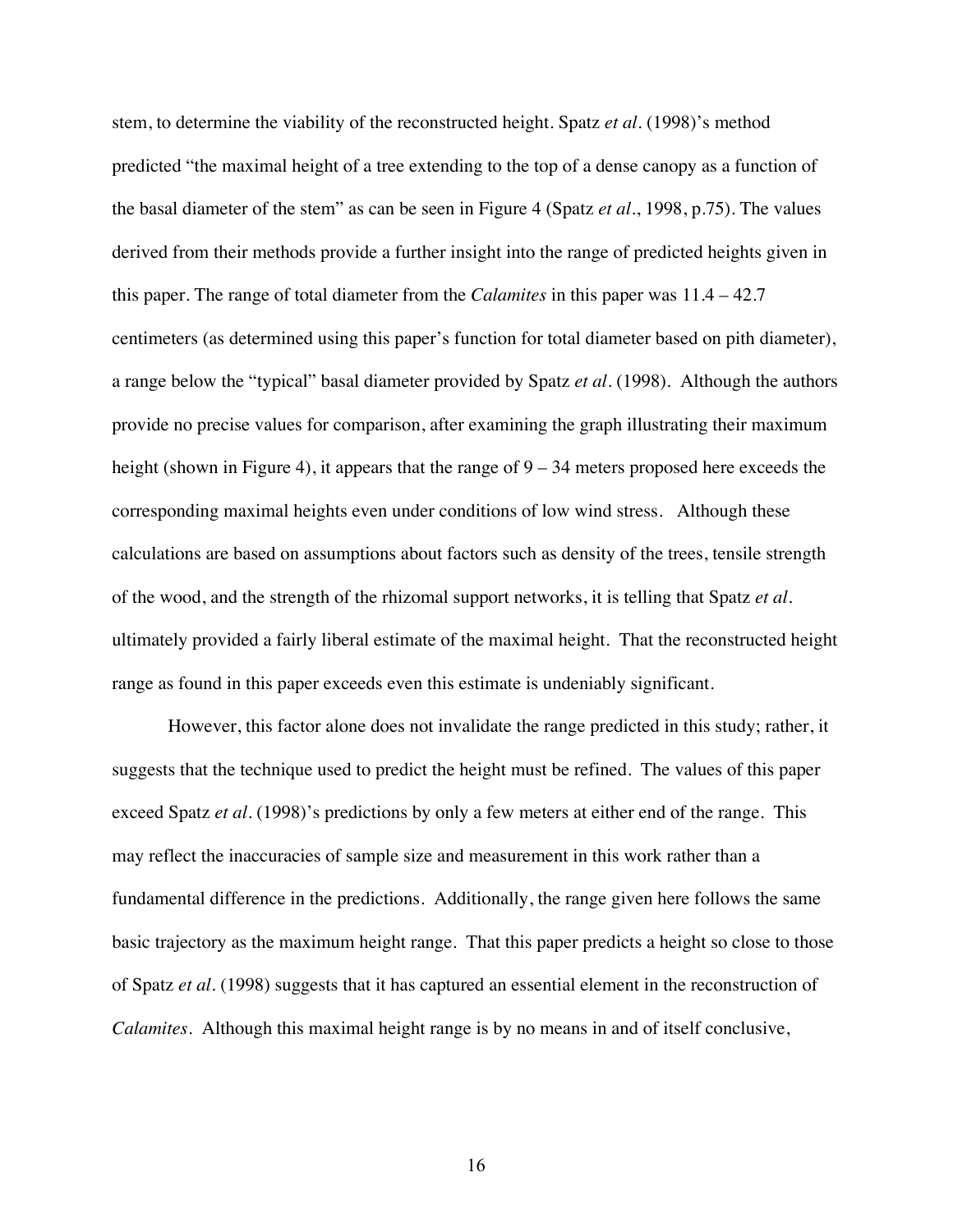ultimately, comparing the results with the mechanics of *Calamites* provides a compellingly concrete procedure to determine the accuracy of the method and the results.

# **CONCLUSION**

In the uncertain process of reconstruction, this study succeeds in filling an obvious gap. While many authors have reconstructed calamitean height, few have published their methodology. In doing so, this paper not only contributes to a fuller understanding of the factors that must be considered in a height prediction, but provides a means to test the underlying assumptions and accordingly refine this method. Comparison of the  $9 - 34$  meter heights predicted in this paper to a previous mechanical study suggests that this range is likely to be somewhat high. However, this fact alone does not contradict the usefulness of this inquiry. Rather, it suggests that further studies utilizing this method may succeed in predicting feasible and cautious values for *Calamites* heights.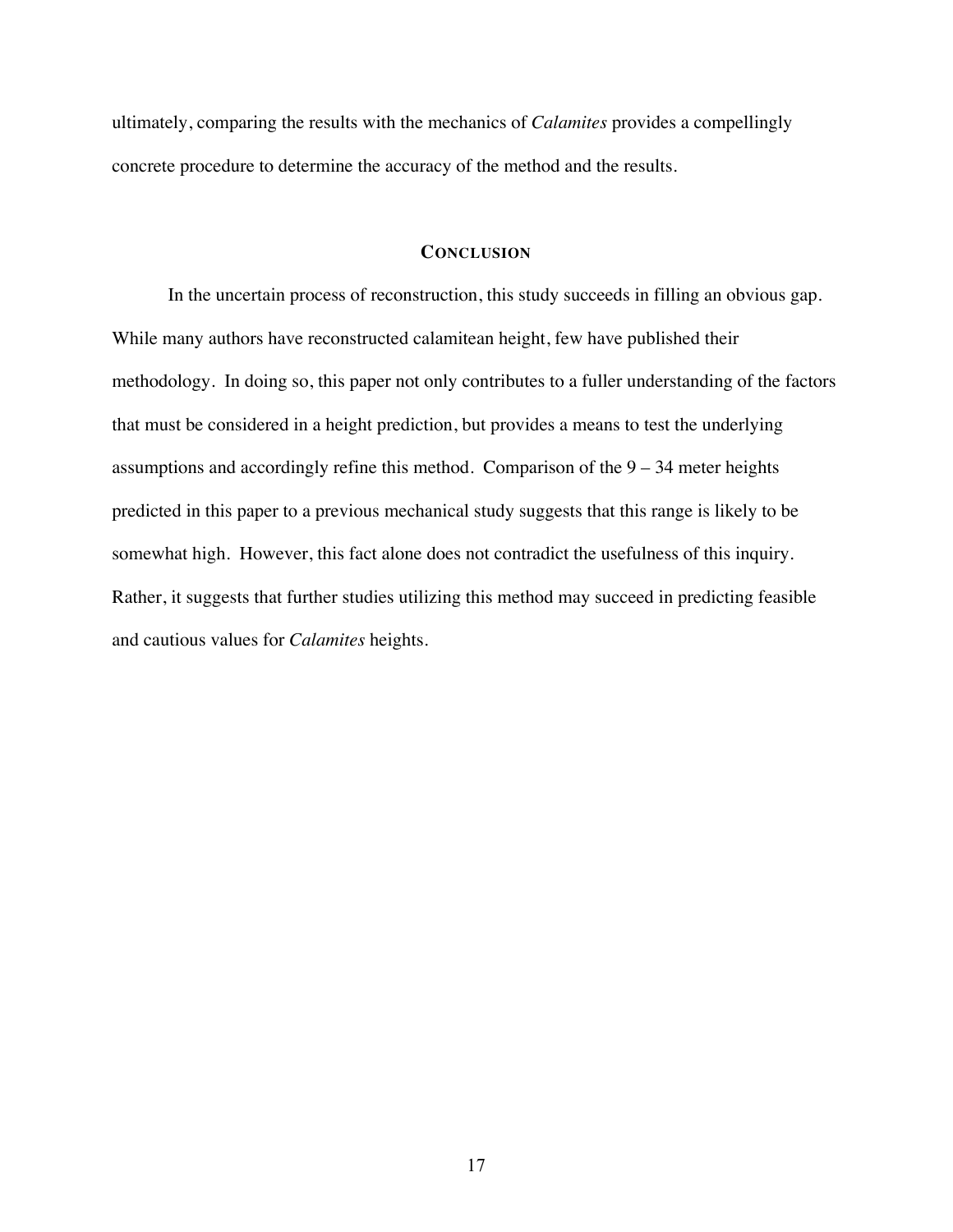## References

Cleal, C.J. (1988). Fossils explained 9: Coal Measures plants. *Geology Today 3*(3), 102-103.

- Daviero, V. & Lecoustre, R. (2000). Computer simulation of sphenopsid architecture. Part II. *Calamites multiramis* Weiss, as an example of Late Paleozoic arborescent sphenopsids. *Review of Palaeobotany and Palynology, 109*(2), 135-148.
- Daviero, V., Meyer-Berthaud, B., & Lecoustre, R. (1996). A morphometric approach to the architecture and ontogeny of the extant sphenopsid *Equisetum telmateia* Ehrh. *International Jounral of Plant Sciences, 157*(5), 567-581.
- Des Marais, D.L., Smith, A.R., Britton, D.M., & Pryer, K.M. (2003). Phylogenetic relationships and evolution of extant horsetails, *Equisetum*, based on chloroplast DNA sequence data (*rbcL* and *trnL-F*). *International Journal of Plant Science, 164*(5), 737-751.
- Eggert, D.A. (1962). The ontogeny of carboniferous arborescent Sphenopsida. *Palaeontographia, 110B*, 99-127.
- Greb, S.F. DiMichele, W.A. & Gastaldo, R.A. (2006). Evolution and importance of wetlands in earth history. In Greb, S.F. & DiMichele, W.A., *Wetlands Through Time: Geological Society of America Special Paper 399*, 1-40.
- Hauke, R. L. (1963). A taxonomic monograph of the genus *Equisetum* subgenus *Hippochaete*. *Nova Hedwigia, 8*, 1-123.
- Hickey, L.J. (2003). *The Forest Primeval: The Geologic History of Wood and Petrified Forests.* New Haven: Peabody Museum of Natural History.
- Janssen, R.E. (1939). Leaves and stems from fossil forests. *Popular Science Series, 1*. Springfield: Illinois State Museum.